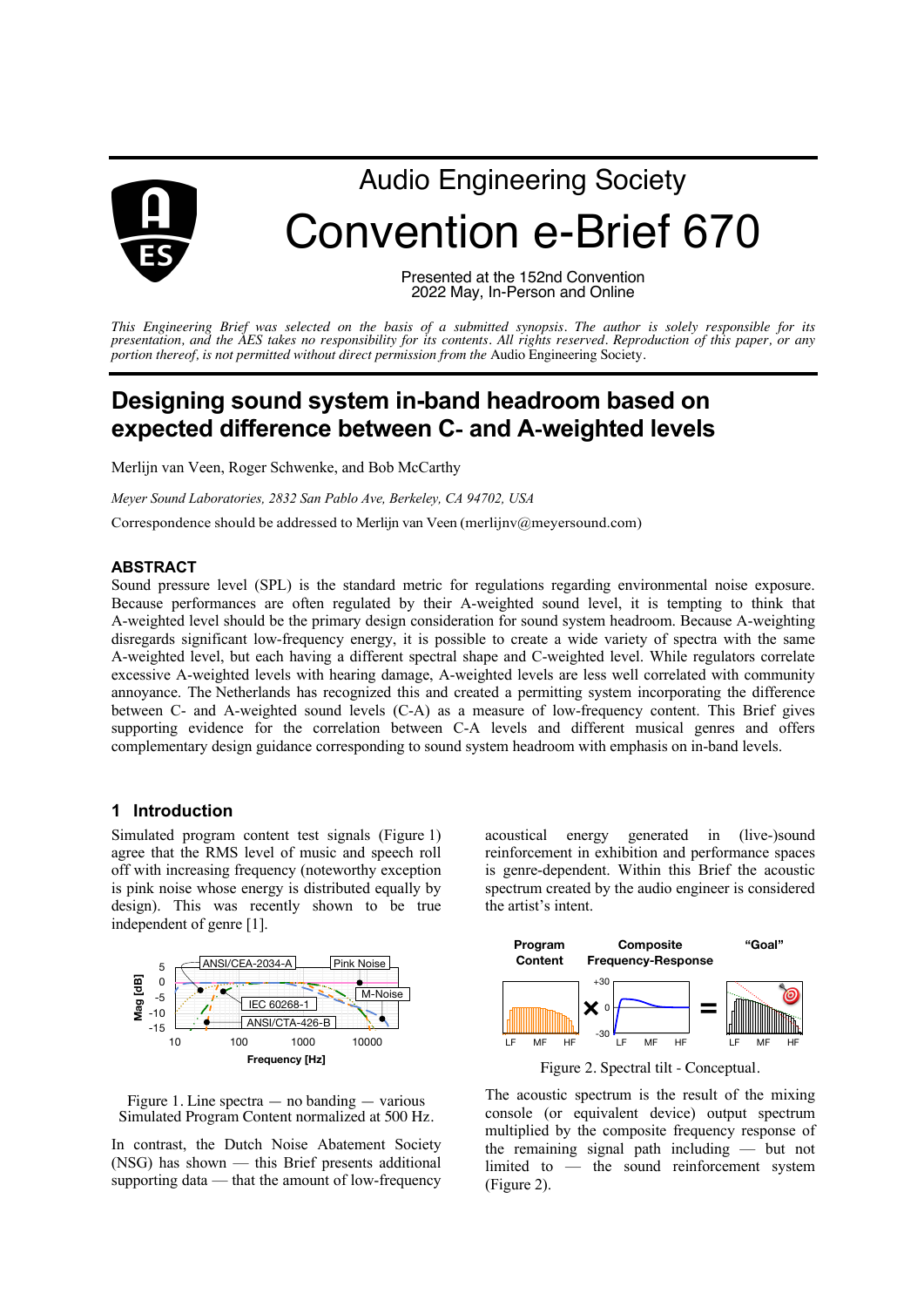A significant topic worthy of separate consideration is how the audio engineer achieves the desired low-frequency levels, whether by, e.g., a preferred sound system voicing or using auxiliary-fed subwoofers. This Brief instead focuses on providing sufficient headroom to achieve said levels.

It will be shown that the difference between C- and A-weighted content levels, strongly indicates the headroom needed for sufficient system performance as characterized by the relative headroom between the 50 Hz and 1 kHz third-octave bands.

#### **2 Frequency Weighting Filters**

As opposed to Z-weighting, C-weighting is a band-pass filter that admits most of the audible range (Figure 3).



Figure 3. From C- to A- to C-A weighting.

A-weighting — sans normalization — is a high-passed version of C-weighting [2]. Therefore, the signal responsible for the difference between C- and A-weighted levels is essentially a low-passed signal.

#### **3 C-A**

C-weighting admits low-frequency energy otherwise rejected by A-weighing. Therefore, C-weighted levels tend to be higher than A-weighted levels for broadband program content.

The difference between C- and A-weighted sound levels, referred to as C-A (read: C minus A), is proportional to the spectral balance, or tilt, between low- and high-frequency energy.

| Signal                            | C-A      |
|-----------------------------------|----------|
| <b>SMPTE ST 2095-1 Pink Noise</b> | $1,8$ dB |
| <b>IEC 60268-1 Noise</b>          | $2,3$ dB |
| AES75-2022 M-Noise1               | 4.0dB    |

Table 1. Example C-A values for various signals.

Regulating authorities correlate A-weighted levels with hearing damage. However, A-weighted levels are less well correlated with community annoyance [3]. In recognition of this, The Netherlands created a permitting system incorporating C-A as a measure for low-frequency content.

#### **4 Five Music Spectra**

The Dutch Noise Abatement Society standardized [4] five music spectra (Figure 4).



Figure 4. Five standardized — unweighted — music line spectra, normalized at 1 kHz.

These spectra were empirically determined using sound level meters in the hospitality industry, from cafés to concert halls. For each classification the NSG published the corresponding C-A value (Table 2 next page).

<sup>1</sup> M-Noise is a trademark of Meyer Sound Laboratories, Incorporated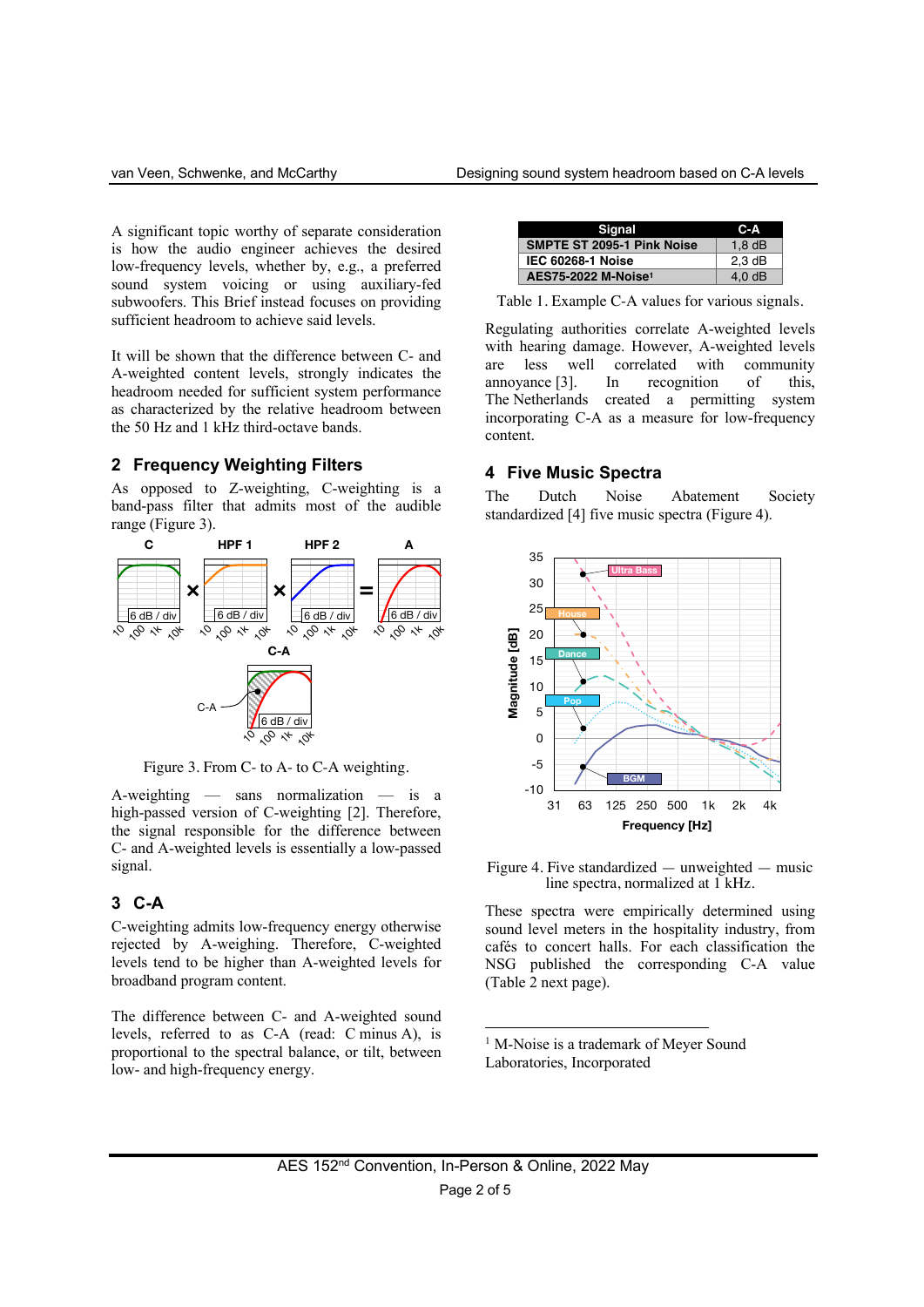| <b>NSG Classification</b>     | $C-A$ |
|-------------------------------|-------|
| <b>Ultra Bass</b>             | 20 dB |
| <b>House</b>                  | 14 dB |
| <b>Dance</b>                  | 10dB  |
| Pop                           | 6 dB  |
| <b>Background Music (BGM)</b> | 3 dB  |

Table 2. Corresponding C-A values.

Notice that the C-A values rise with increasing low-frequency content. While the NSG-assigned names are derived from the measured music types, they now serve merely as labels for the associated spectral profile and corresponding C-A weighted level. Performances are held to the NSG classification they applied for regardless of the actual style of music performed.

## **5 Supporting Evidence**

The authors applied the NSG classification scheme to two stages at a major multi-day festival using sound level meter log files to derive the C-A values. One was a main stage with a typical variety of contemporary music whereas the other was designated exclusively for "electronic and urban music".

Table 3 at the bottom of this page shows the C-A time history in 4-minute intervals for a subset of all main-stage acts across different music genres.

Figure 5 shows the five NSG classes' proportionality for all performances at both stages.



Figure 5. NSG classes' proportion for both stages.

The pie charts reflect the programming for each stage. The electronic & urban stage features significantly more bass-heavy content compared to the wider variety of music performed at main stage.



Table 3. C-A time history for a subset of all main-stage acts across different music genres.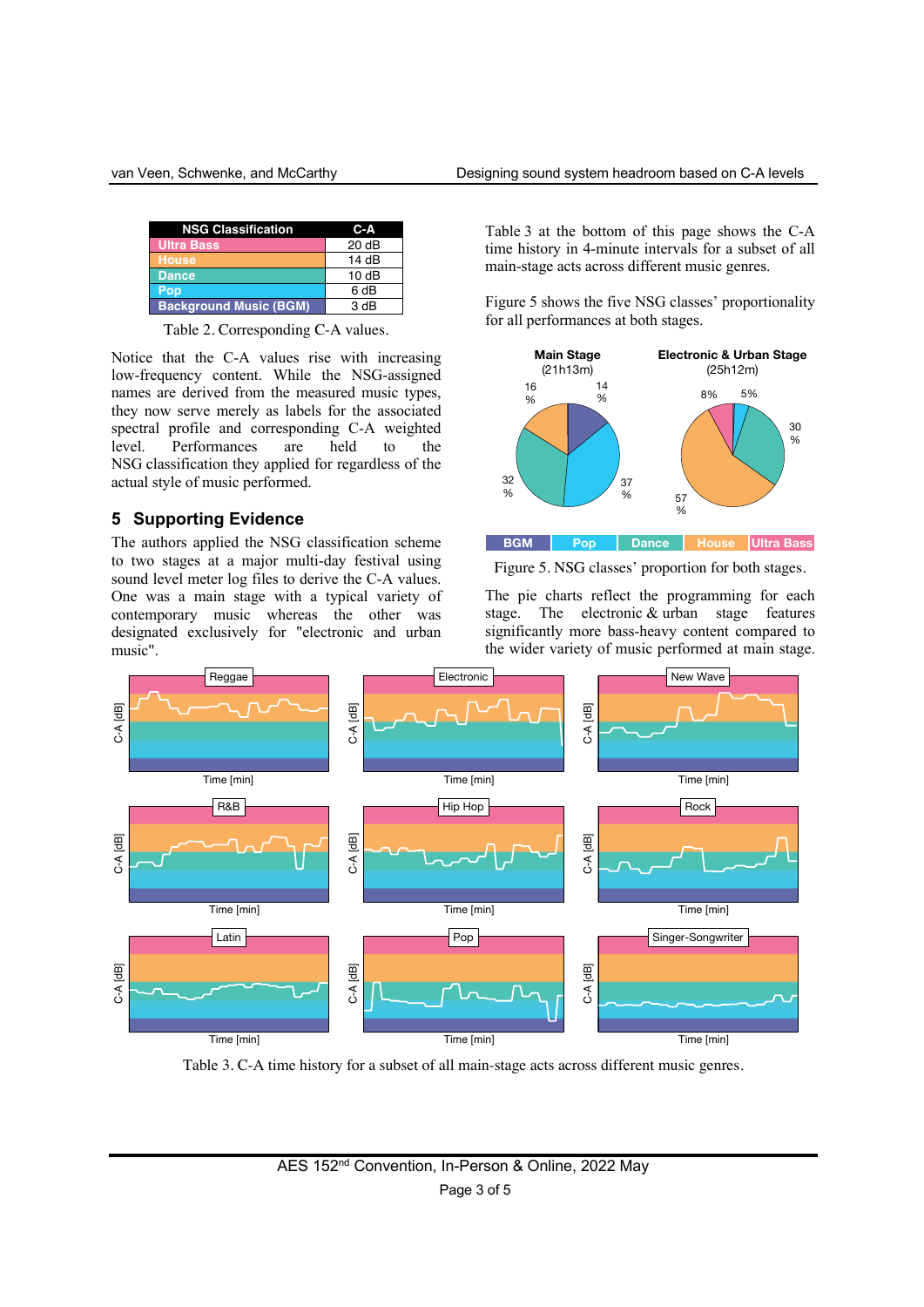The "box-and-whisker" plots in Figure 6 show the total in-band level distribution per octave relative to 1 kHz for all performances at both stages, where the boxes and whiskers represent 50% and 95% of all observations respectively. The horizontal line that divides each box denotes the median value, whereas the cross  $(X)$  denotes the average value.







The onset of increasing levels with decreasing frequency occurs roughly at 500 Hz. It is notable that the in-band levels are significantly higher for the electronic & urban stage than the main stage.

### **6 In-band Headroom Allocation**

Because A-weighting disregards significant low-frequency energy, it is possible to create a wide variety of spectra, all having the same A-weighted level, but each having different spectral shapes and C-weighted levels.

Therefore, headroom should be evaluated with some resolution in frequency — fractional-octave bands — rather than a single broadband metric.

Table 4 on the next page shows 16 unweighted band spectra whose broadband A-weighted sound levels are normalized to 0 dBA.

Notice the low-shelf characteristic featuring three variables:

- start of ramp (corner frequency),
- LF headroom, and
- plateau width.

Each row represents a NSG Classification and each column signifies a different ramp starting frequency. The authors would like to stress that Figure 4 on page 2 and Table 4 on the next page show single-ended spectra (i.e., not the loudspeaker frequency response).



#### Figure 7. Recommended in-band headroom levels at 50 Hz relative to 1 kHz.

The in-band level difference from 1 kHz and up pales in comparison to differences observed for low frequencies (for a given ramp start, LF headroom, and plateau width). Consequently, the band spectra shown in Table 4 can be largely accomplished by designing systems with in-band headroom level at 50 Hz relative to  $1$  kHz  $-$  i.e., the quantity of subwoofers — as shown in Figure 7. Keeping in mind that, in practice, effects like boundary loading and room reverberation tend to cause an SPL increase over a greater bandwidth for subwoofers than mid-high speakers, above and beyond their data-sheet or free-field predicted values. Even for flown subwoofers, listener's ears are effectively boundary loaded for a significant portion of the typical subwoofer bandwidth.